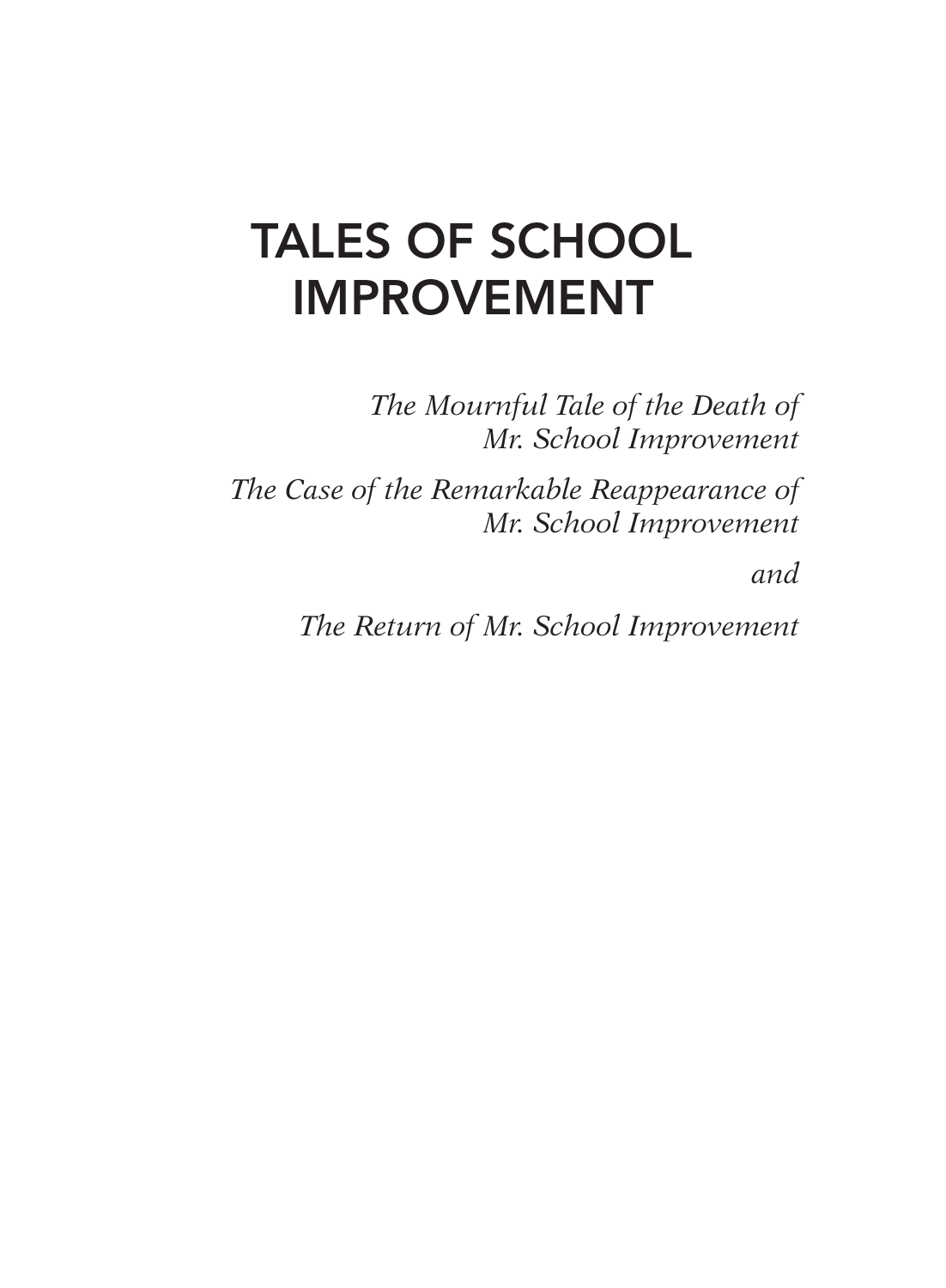## THE MOURNFUL TALE OF THE DEATH OF MR. SCHOOL IMPROVEMENT

It was exactly at 10:40 a.m. that Mrs. Wilson found the corpse of Mr. School Improvement on the cafeteria floor. Mrs. Wilson, the volunteer coordinator at William Burnett Middle School, was on her way to get a "bite to eat" before the first-lunch-period students arrived. Generally, this daily trip was fairly mundane, and usually Burnett was a pretty normal school. You will, I think, not be surprised to learn that the experience of discovering the corpse of Mr. School Improvement had an unsettling effect on poor Mrs. Wilson. She immediately, and with considerable celerity, set off to find Dr. Johnson, the interim principal of Burnett. Unfortunately, Dr. Johnson was the third interim principal at the school in the last two years. He hardly knew his way around the building yet and certainly didn't understand the approved pathway of action for dealing with a corpse in the school, especially one as famous as Mr. School Improvement. He did have the good sense to dispatch one of the deans to ensure that no students were permitted into the cafeteria until this issue was "addressed." He then called his boss, the superintendent of the Franklin School District, who informed him that she was immediately sending the district's three best forensic school improvement investigators—and would call the coroner as well.

As promised, within three minutes Barnabus Dolphin, Mr. Wolf (no first name), and C.B. (initials only) checked in at the office and hurriedly made their way to the Burnett cafeteria, sans administrative entourage. C.B. was the first to speak.

"Pretty unpleasant business," he said.

"Indeed," said Barnabus. "But perhaps it isn't as bad as Mrs. Wilson suggests. She always was the jittery type."

Any such hope quickly dissolved as the three detectives entered the cafeteria, after asking the dean to remain as sentinel.

"You were correct, C.B.," said Wolf. "Very bad business indeed. Dead without question."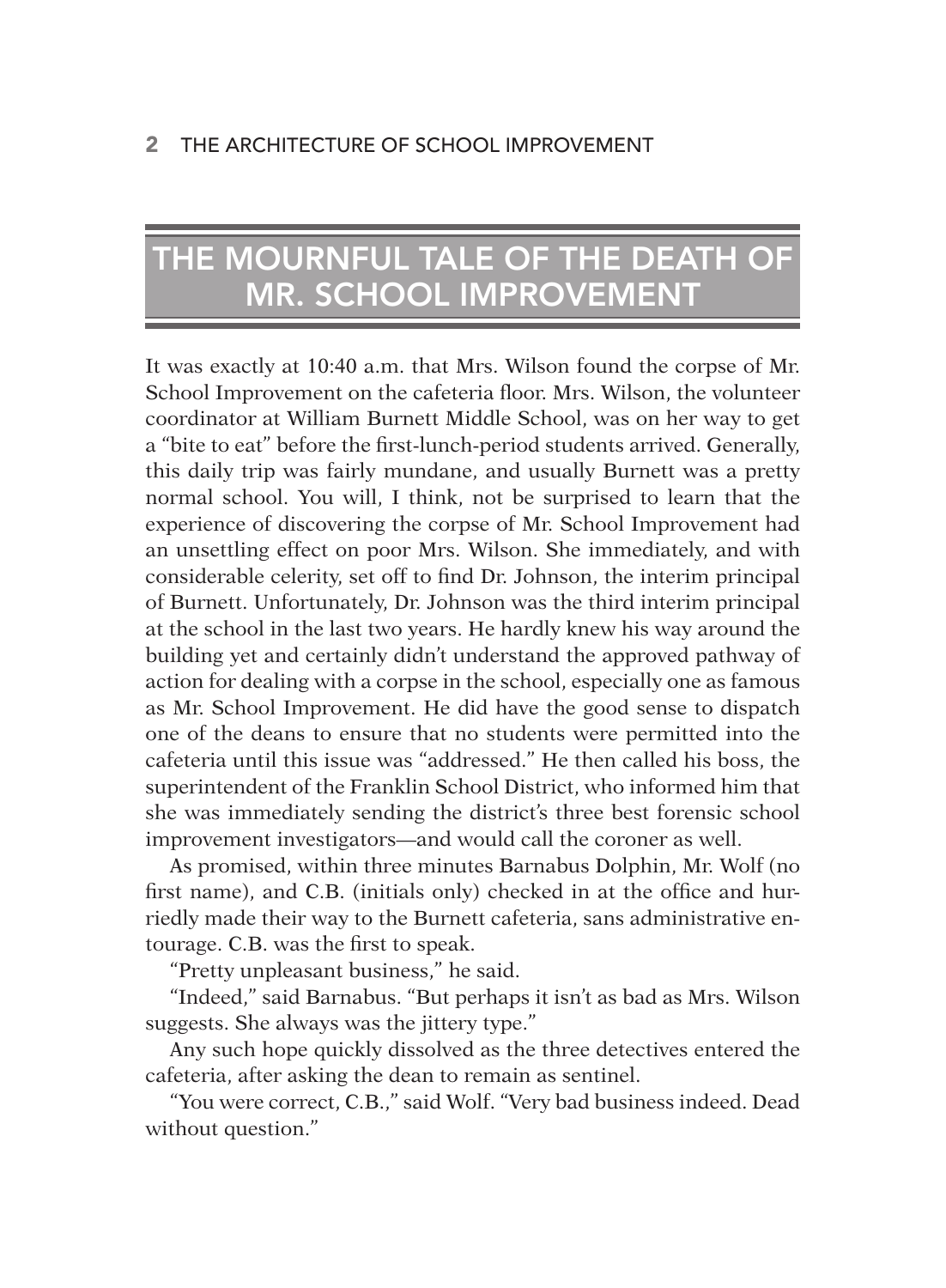"It is hard to believe that it is really our old friend," said Barnabus. "I haven't seen him in two or three years. He looks terrible. He was just a young man when last we met, and a big strapping fellow at that."

"Good fishmonger," echoed C.B. "Poor Mr. School Improvement looks like an old man."

"He is all worn down," chimed in Wolf.

"Let's see what is in his pockets," said C.B. "There may be a clue or two there."

A thorough search of Mr. School Improvement's corpse uncovered only one large envelope, in the inside pocket of his sports jacket.

"Hmmm, let's see what we have here," Barnabus remarked in an inquiring kind of way. "It is a large stack of FedEx delivery receipts."

"Odd, I think," murmured Wolf.

"Let me see those," said Barnabus in a reaching kind of way. "Just as I suspected. There are receipts here for twenty-five or thirty reform packages delivered to Mr. School Improvement at Burnett over the last half dozen years, a good ten or twelve arriving in the last eighteen months alone. There's one for a block scheduling kit and another for a student advisory system. And here's one for an interdisciplinary-based inquiry program and one for a detracking plan."

"Good fishmonger," cried out C.B. "Here are receipts for the delivery of a comprehensive school reform model and an entire small school. They must have been pretty large boxes."

"And here is a recent one for something called turnaround elixir," said Wolf. "Are you guys thinking what I'm thinking?"

Two confirmatory nods.

"He seemed to be getting more desperate," said C.B.

"And less coherent," said Barnabus.

"That 'Hail Mary' strategy never works," lamented Wolf. "His back must have really been up against the wall. Such a bad end to such a promising start for our friend."

Just then the coroner arrived on the scene, looking a good deal like "Doc" from the *Gunsmoke* series.

"Hi Doc," the three detectives nodded in unison. "Thanks for coming so quickly."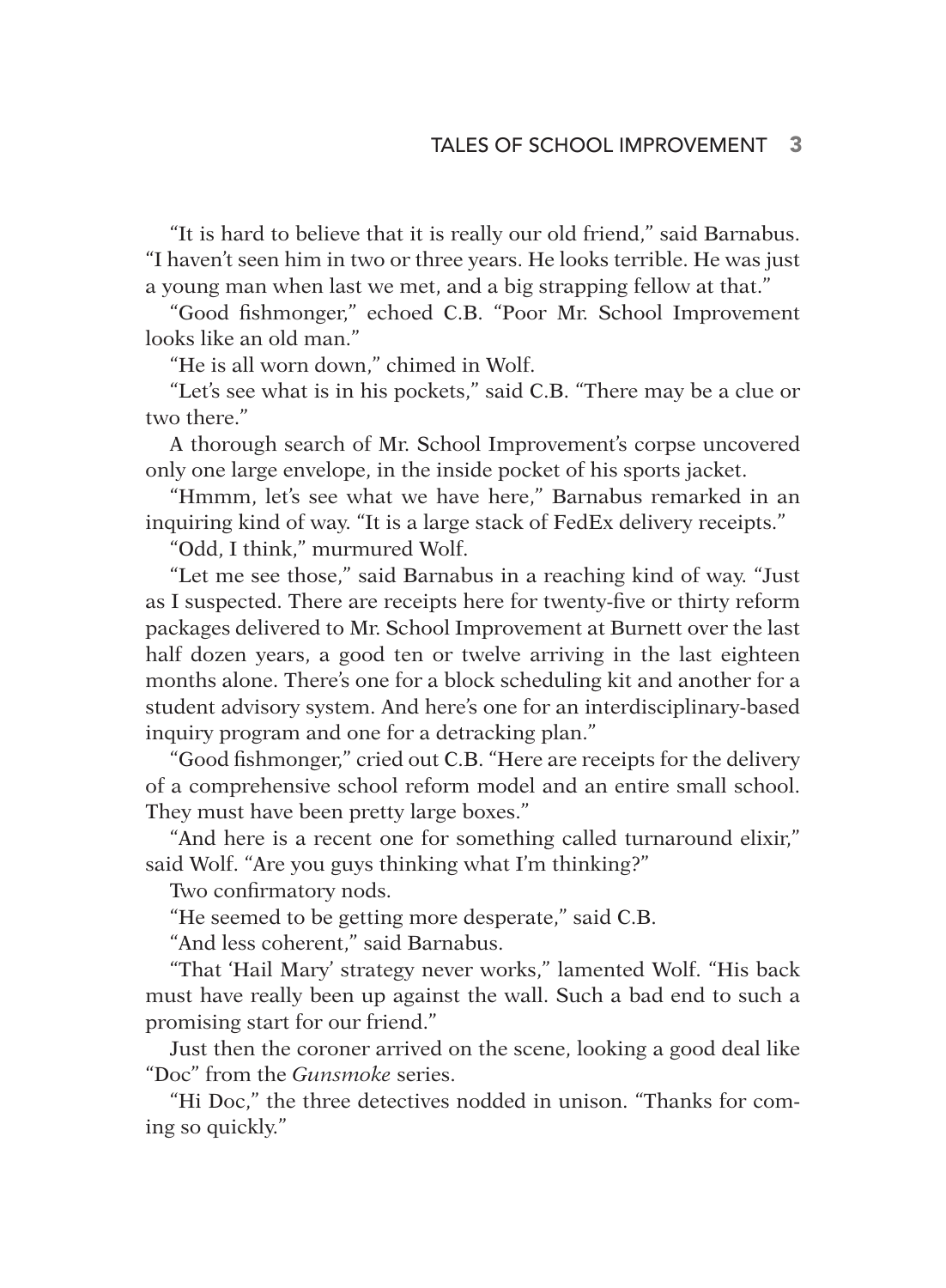"My job," said the coroner, nodding in return. "Besides, being a school and all I thought we best get this cleared up as quickly as possible. Who is he?"

"His name is School Improvement," replied C.B. "Been at Burnett about eight years now as I recall."

"Whoa," said Doc, "I'm not used to seeing senior citizens in middle schools."

"Ah, but that's part of the rub," said Wolf. "He's really only a young man." "Hmmm," said the coroner. "Best be having a look."

In the meantime, Wolf and Barnabus went to have a word with the sentinel (i.e., the dean). They asked him to call down and have Dr. Johnson convene an emergency meeting of the school leadership team for the second lunch period. They had questions. They needed some answers.

"And make sure Johnson orders pizza for everyone," Wolf stressed to the dean as they returned to join the coroner, who was just finishing up his examination of Mr. School Improvement.

"Well, Doc?" inquired C.B.

"Poor guy is pretty beaten up," said Doc. "Look here, his entire body is covered with small bruises and thin cuts. Layered on over a long stretch of time, I'd say. And look here," he pointed, "there is quite a number of larger contusions as well."

"My, my," said Barnabus. "We have not come up against that before in the district."

"No indeed," responded Wolf. "Nothing quite this bad, anyway. What's the cause of death, Doc?"

"That's the most peculiar part of the story," noted Doc. "Your friend, Mr. School Improvement, bled to death. Best I can tell he's been bleeding very slowly for quite a long time now. Hardly noticeable at any particular point in time but lethal over the long haul, as we see here," he reported in a puzzled kind of way. "Well, my people will be here shortly now and we'll get him downtown for an autopsy. Know for sure then," he reported.

The three district investigators then headed off for the teachers' lounge where Dr. Johnson had gathered together the twelve members of the school leadership team, per their request.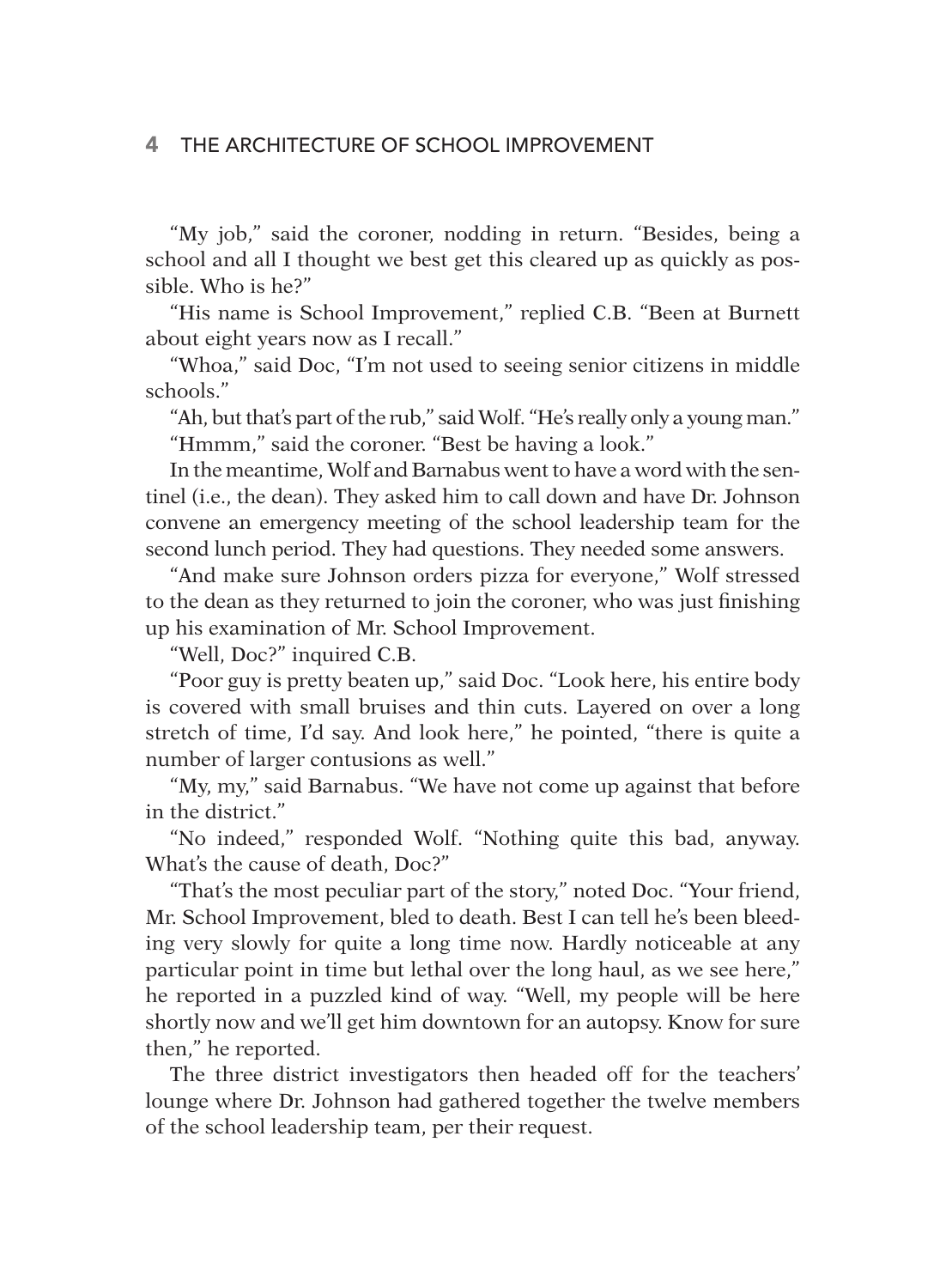"Thank you all for coming on such short notice," began Wolf. "Know it is inconvenient, but we need your help. Has Dr. Johnson filled you all in? Good. We will get right to it, then," he explained with a nod to C.B.

"Thank you again for coming," said C.B. "We will get you back to your students just as fast as possible. Which of you knew the deceased the best?"

After some hesitation and a good deal of eye movement back and forth, Mrs. Peterson began. "A number of us were here when Mr. School Improvement came to Burnett. Let's see, that would have been seven or eight years ago. All of us know him, some better than others. But I'm pretty sure none of the teachers who came in the last three or four years know him well at all."

"How did he get here?" asked Barnabus.

"We invited him," answered Mrs. Guimond." Voted as a full faculty actually."

"Any objections?" inquired Wolf.

"No, not really," said Mrs. Guimond. "We knew he was a good friend of the superintendent; probably in our best interest all around if you know what I mean."

Unmistakable glances of acknowledgment followed throughout the room.

"Many of us were generally excited about his joining us at Burnett," added Mrs. Fitzgerald. "Even the most jaded of us didn't really see much downside. No real problem potential."

"Hmmm," murmured Barnabus. "How did he fit in? Did he get along with everyone all right?"

"Oh yes," answered Mrs. Joy. "You know, when he came he brought a lot of extra stuff with him. You know, books, money for professional development trips, science equipment, stuff like that. And some things we really need at Burnett too. He was always around. You saw Mr. School Improvement pretty much everywhere. Very helpful. Sat in on all the leadership team meetings, right at the table with the rest of us. And most of the department meetings as well. He was an attractive devil for sure and we were drawn to him," she added in a blushing kind of way. "Seemed to have a lot of money, too, which didn't hurt."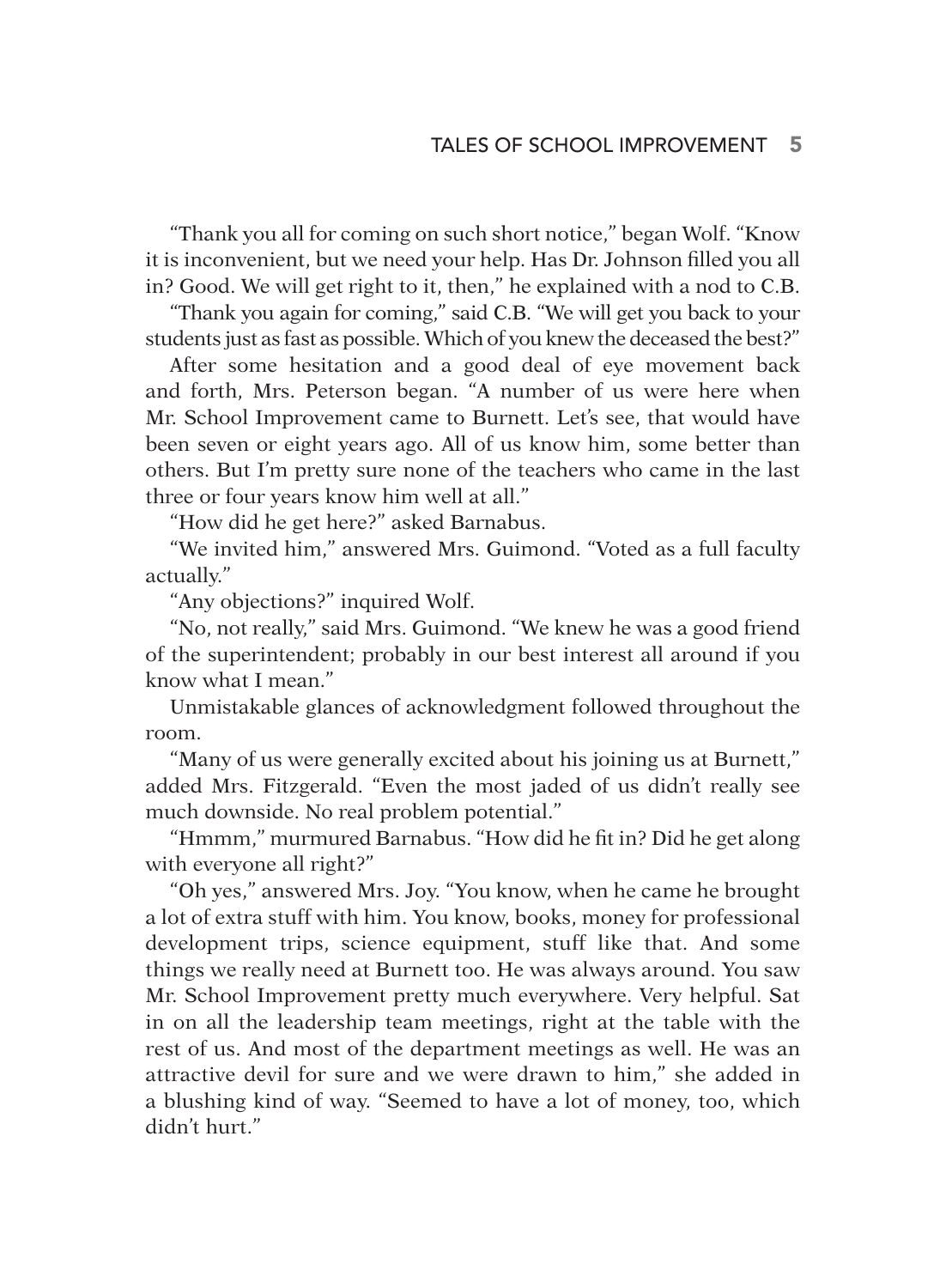"He was at all the administrative team meetings also," said Ms. Raschner. "I was an interim AP when he first came. Got along real well with the principal too."

"From what we can tell, and the coroner's initial investigation of the corpse, it seems pretty clear that things were not going well here at the end for Mr. School Improvement," said C.B.

"Yes, yes, that's true," said Mrs. Peterson. "Mrs. McCray had tried to alert us to possible problems way back at the start, when Mr. Improvement first came. Said she had worked with his brother at one school and his sister at another. Neither of those cases turned out well at all. She was clearly the most skeptical of all of us. Told us to keep our eyes open—and our 'doors closed.' Always was talking about the 'past returning again.' Smart woman that Mrs. McCray."

"And you know," said Mrs. Fitzgerald, "he grew more tiresome and bothersome the longer he was here," she reported in a somewhat annoyed but embarrassed kind of way. "He was kind of a my way or the highway type of guy. I never really had a sense that he understood much about Burnett. At least I never saw him make much effort to do so. Kind of knew everything already."

"Yeah, that's right," Mrs. Joy acknowledged. "He brought a whole bunch of stuff from Caldwell Elementary School, where he was before. A lot of it didn't seem to fit. Ended up in the closet. Still there, I believe."

C.B. gave a knowing nod to his colleagues. In their archaeological work in school closets throughout the district, they had uncovered more than their fair share of evidence to support Mrs. Joy's hunch.

A bit of a twinkle appeared in Barnabus's eyes and just a trace of a smile.

"Anything else?" said Wolf. "Did Mr. School Improvement have any friends?"

"Well, he was real tight with the superintendent at the time," said Mr. Rubio. "The guy before the guy before the current superintendent. Thick as thieves," he added in an inside kind of way.

"Not so much now though," added Mrs. Peterson. "The superintendent brought in a whole new team—you know, new ideas, new people,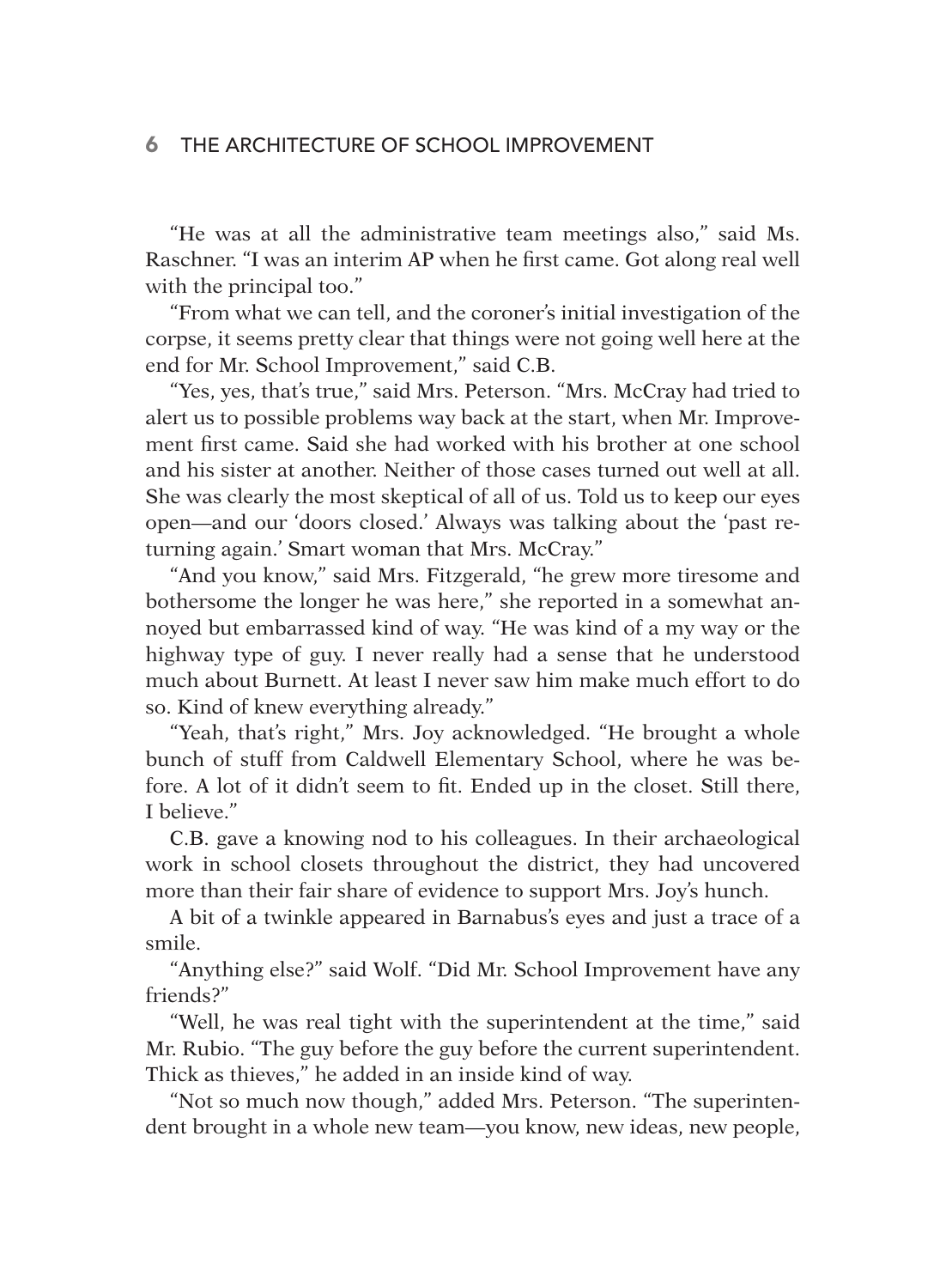new ways of doing business. Even redid the district organizational chart. Not much space for Mr. School Improvement and his friends there, I'm told."

A meaningful glance was exchanged between Barnabus and C.B. only an eyebrow movement, but clearly sufficient for two of the nation's foremost forensic school improvement investigators.

"What about with the teachers?" asked Barnabus.

"At first, he was liked by nearly everyone. Lots of friends, in a professional sense at least," replied Mrs. Jeffries. "You'd see him all the time in classrooms and hallways. Hung out a lot before and after school as well."

"What about now?" Barnabus asked in a probing kind of way.

"Things seem to have changed quite a bit," said Mrs. Peterson. "I know he still had a few friends in the AVID program, and he gets along with some of the social studies teachers."

"He really has become quite the loner," said Mrs. McCray. "We hardly see him anymore. Spends most of his time in his office putting together binders on all sorts of things. I was in there the other day looking for him. He had promised to get me a sub so I could observe Mrs. Guimond's science lesson. But since no sub ever came, I went down to see what the story was."

More nuanced eyebrow movements from the three forensic sleuths.

"He wasn't there. I was told he was at his regular meeting with some foundation at the district office. But his office was stuffed with stacks of really hefty binders. I remember that some were on his desk. One was on 'data,' another even bigger one on 'teacher quality,' and a monster-sized one on 'teacher evaluation.' Now that I think back on it, it seems odd that there weren't any binders on the children."

"Peculiar indeed," mused Wolf. "Anything else that you can tell us that might throw some light on the cause of Mr. School Improvement's demise? Any recent activity?"

After a bit of silence, Mrs. Fitzgerald spoke up. "Well," she said.

An informed nod among the three detectives indicated that they had some sense of where the narrative was heading.

"Well," Mrs. Fitzgerald repeated, "as Mrs. McCray reported, he had become almost a hermit, and I believe the situation was getting even worse.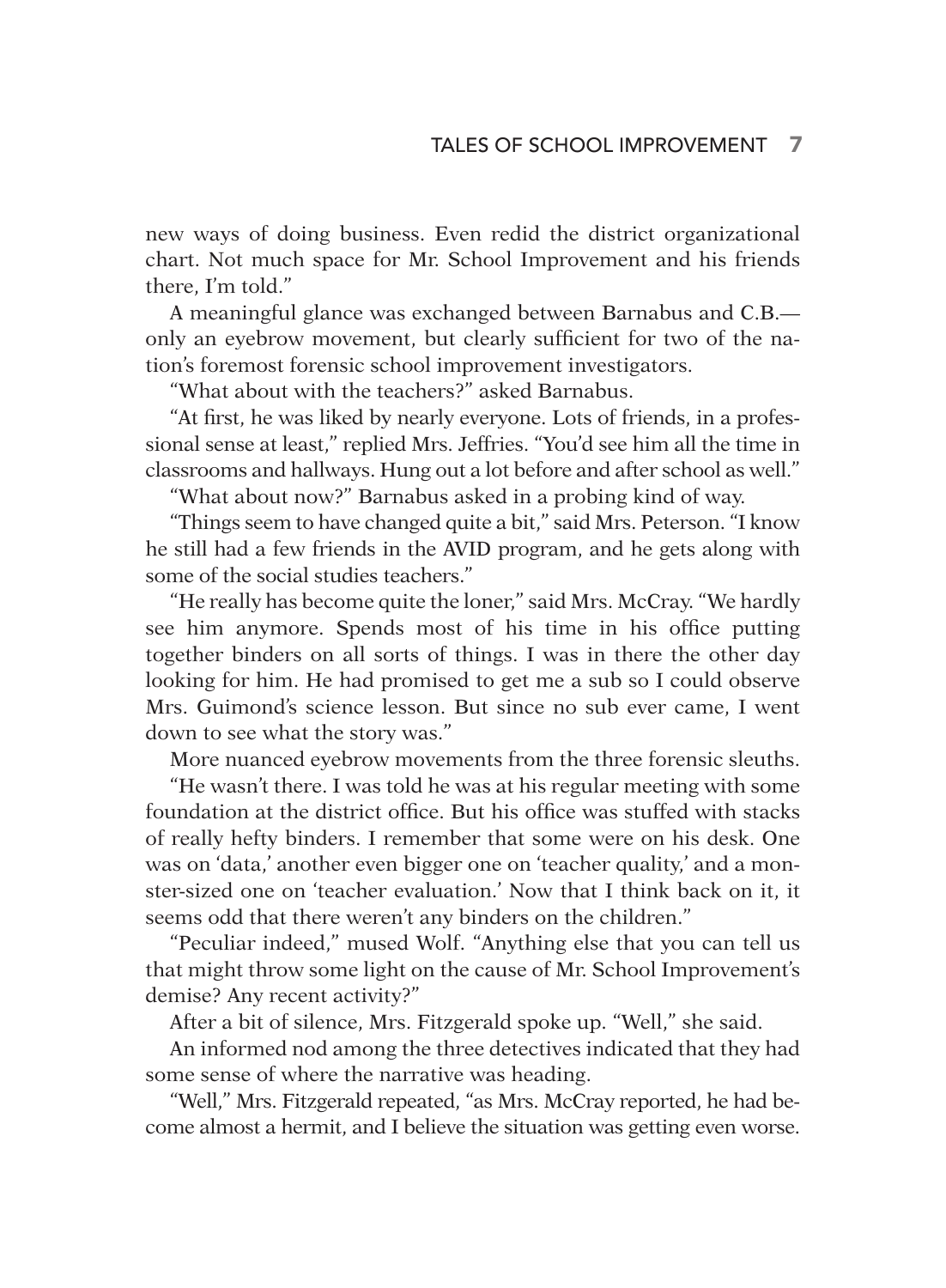We heard that Mr. School Improvement wasn't even getting along with the social studies teachers any longer, and we all know that that is hard to do."

"You know he had promised quite a lot when he came to Burnett," said Mrs. Joy. "And as we said, he seemed to have a lot of money, at least a lot more than any of us had ever seen."

"You know we still got stuff from time to time," said Mr. Rubio. "But we didn't really know what to do with most of it."

"And even when we did," chimed in Mrs. Peterson, "when it broke there wasn't really anyone to help fix stuff. We tried working on broken stuff in small groups for a while, but that petered out. Too much other stuff to do, I guess."

"More and more of us just pulled away," Mrs. Guimond reported, in an embarrassed but defiant kind of way. "You know, just closed our doors and went on with our work."

"Hmmm," whispered C.B.

Mrs. Joy jumped in here. "I also don't think that he had the ear of the new interim principal, Dr. Johnson. It wasn't like they were at each other's throats, though. I just don't think they understood each other. In the old days, Mr. School Improvement and the interim principals always seemed to be together. We don't see that anymore."

"All true," nodded Ms. Raschner, the school psychologist, in a meaningful kind of way. "But there is more here, I believe. I don't think he saw himself as particularly successful. Even when things worked in one or two classes, they didn't seem to take off. I think this really ate at him. He aged right before our eyes."

"And grew less and less pleasant, too," said Mr. Rubio. "Meaner and more pushy, I would say."

"Oh my," said Barnabus, exchanging knowing looks with his forensic partners.

"At the last faculty meeting he told us that he had 'friends in high places,' insinuating that they were right at the top of the educational food chain in Washington."

"He snarled at us," said Mrs. Fitzgerald. "Told us that if things didn't begin to shape up around here, 'heads would roll.' Said we would all find ourselves 'out on the street.' The words still ring in my ears."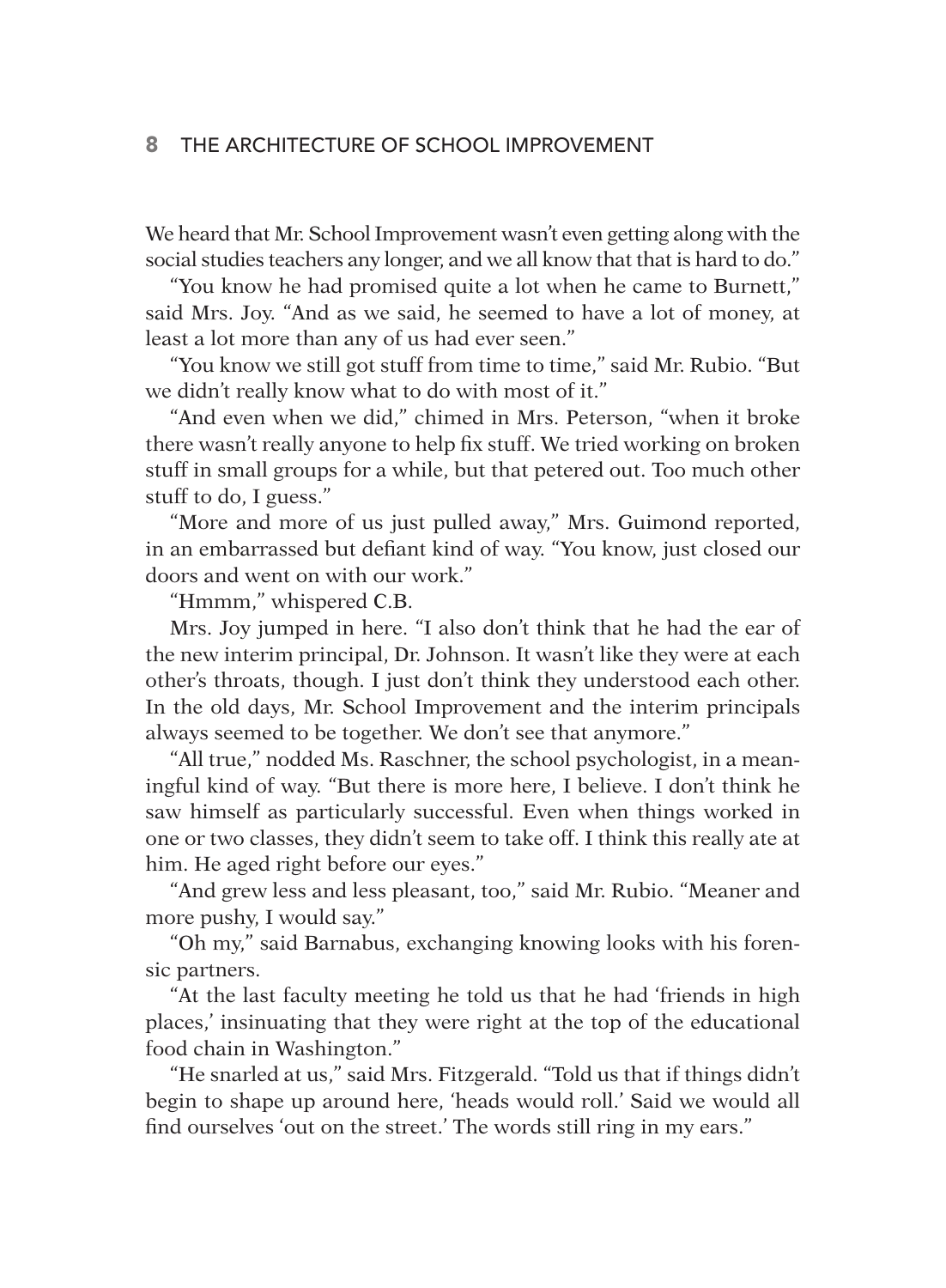"He even threatened to sell the entire school to the Smoogle Hat Company," chimed in Mrs. Guimond. "Very unpleasant."

It was at this point that they saw the corpse of Mr. School Improvement being conveyed to the waiting ambulance.

"Well, I think we have enough for now," Wolf reported in a gracious kind of way. "My colleagues and I want to thank you again for your help with this investigation. We are in your debt—as is the district and the education industry in general," he closed.



Later that afternoon we find the three renowned forensic school improvement sleuths at afternoon tea at their local House of Coffee.

"You look glum, my friend," said Wolf to C.B.

"It is this unpleasant business with Mr. School Improvement," he replied. "I can't seem to shake it."

"Me either," said Barnabus. "Even though it is becoming increasingly common, it's still sad."

"I just don't get the sense that he really knew what he was doing and where he was going, for that matter," lamented C.B. in a mournful and disappointed kind of way. "And moving faster and working harder didn't seem to help much."

"Yes, he covered an amazing amount of territory but didn't seem to really go very far," said Wolf.

"And he irritated pretty much everyone to boot," added C.B. "Just another layer of organizational sediment at Burnett, I guess."

"And the nonnourishing kind," said Wolf in a faraway kind of voice.

"Let's all have a piece of cinnamon swirl pound cake," said Barnabus. "It is good for chasing away school improvement ghosts and glumness."

"What do you think will happen to the body?" inquired Barkley, the store manager, who was refreshing their drinks and laying out the pound cake.